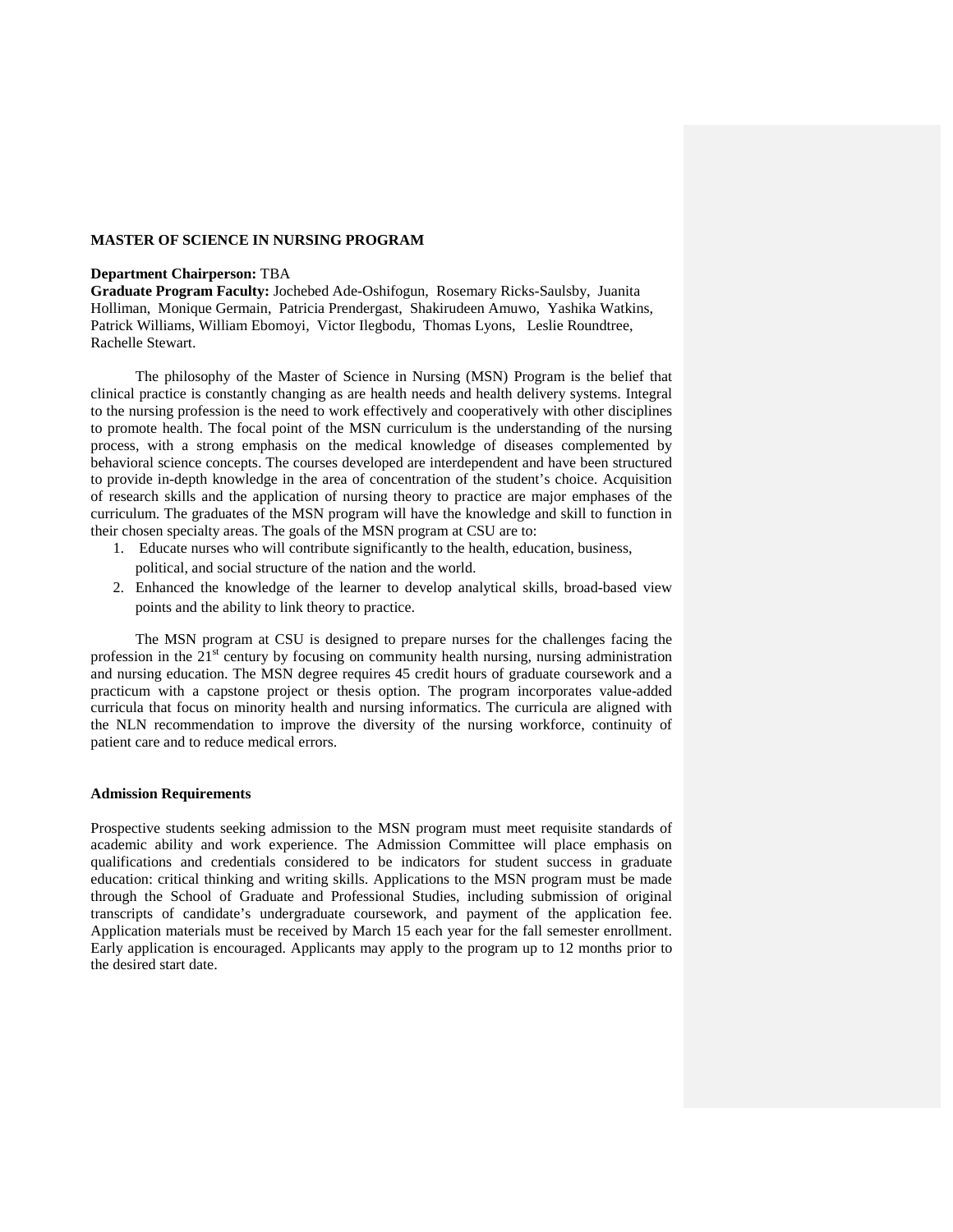Students seeking admission into the MSN degree must meet the following admission requirements:

- 1. Applicants must have a bachelor's degree in nursing (BSN) from a program accredited by a nationally recognized accrediting agency for nursing;
- 2. Have attained a GPA 3.0 or better (on a 4.0) scale);
- 3. Proof of license as a registered nurse in the State of Illinois;
- 4. Official transcripts from all previously attended postsecondary institutions;
- 5. Statement of Goals maximum of two pages describing goals and rationale for pursuing a master's degree in nursing. Include nursing experiences that have prepared the applicant to pursue a new role following completion of the program;
- 6. Three letters of professional recommendation from individuals familiar with the applicant's competence in the practice of nursing and potential for successful graduate education;
- 7. An interview with the Department of Nursing Admission Committee;
- 8. International students must have their academic transcripts evaluated by the University recognized agencies and must score 600 (paper-based) or 250 (computer-based) or higher on the Test of English as Foreign Language (TOEFL).

Courses taken prior to admission to the MSN program must be approved at the time of admission if they are to be counted toward the degree. A maximum of 9 credits can be accepted as transfer credits. These courses must be completed with a grade of B or better. Approval must be granted by both the department and the School of Graduate and Professional Studies. To gain approval, an original transcript must accompany the application and be submitted to the School of Graduate and Professional Studies.

Upon admission into the program, a faculty advisor will be assigned to each student based on his/her area of concentration specialty. The faculty advisor will monitor the student's performance each semester.

# **Progression and Probation Policy**

The following academic progress and probation policy will be enforced in the MSN program:

- 1. Students must maintain a minimum of 3.0 cumulative grade point average to demonstrate satisfactory academic progress and good academic standing. A student is placed on probation if his/her cumulative grade point average falls below 3.0 for any term. After being placed on probation, a student must attain a minimum cumulative grade point average of 3.0 within the next two terms or be dismissed from the graduate program.
- 2. No more than two grades of C can be earned in any of the MSN courses. A course in which a D is obtained must be repeated to obtain a grade of C or better. When a student has a grade of D or F, he/she will be put on probation and must repeat the course and obtain a C grade or better.
- 3. Where a student has two or more grades of "I" outstanding, the student will be reviewed for probationary status.

**Curriculum Pattern (Semester by Semester Course Offering)**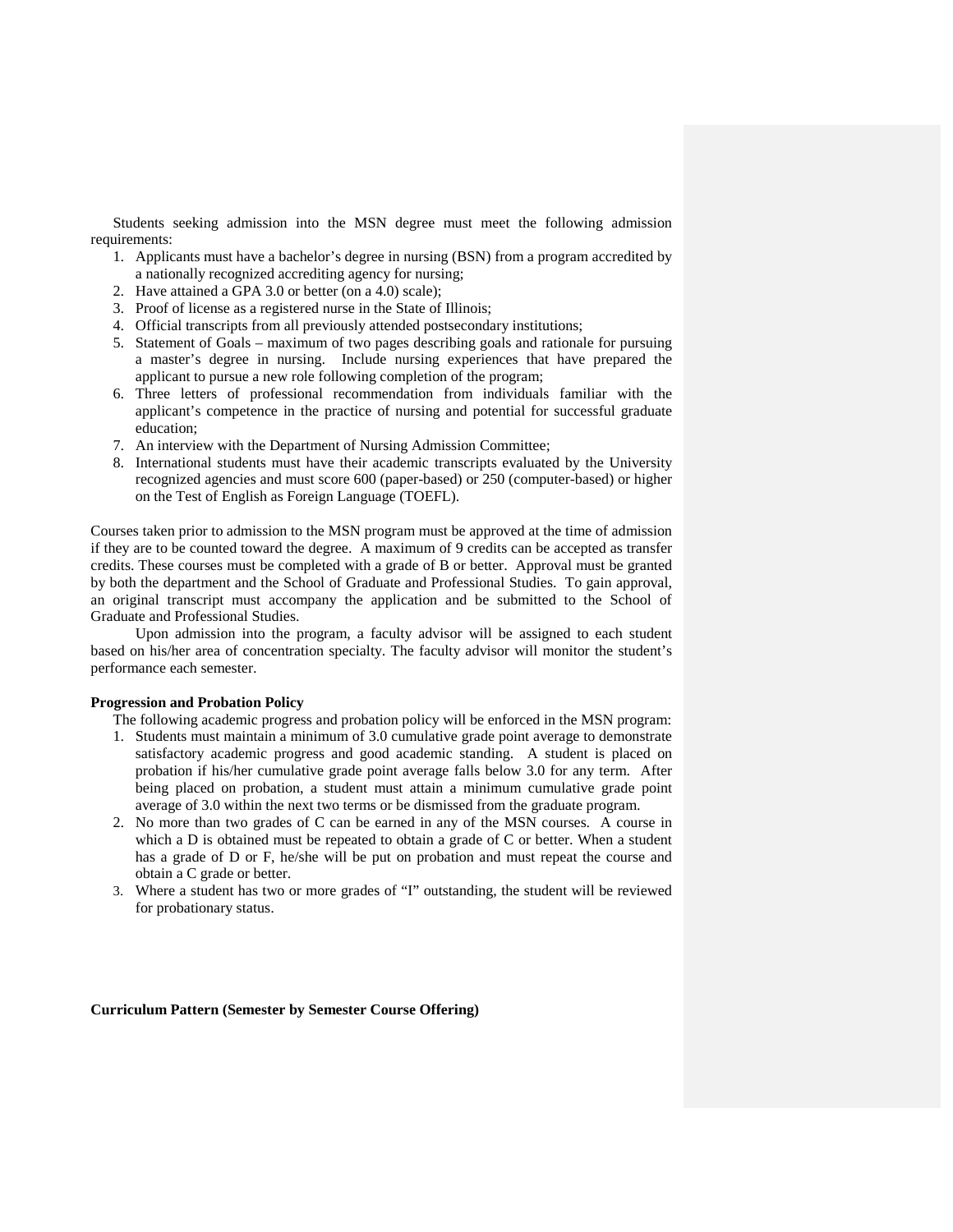The curriculum patterns for the three nursing specialties are presented below:

# *Criteria for Selecting the Practicum Option Project*

| <b>FIRST YEAR</b><br><b>Fall Semester</b><br><b>NURS 5000</b><br><b>NURS 5000</b><br><b>NURS 5000</b><br>Philosophical and Theoretical<br>Philosophical and Theoretical<br>Philosophical and Theoretical<br>Foundations of Nursing Practice<br><b>Foundations of Nursing Practice</b><br>Foundations of Nursing Practice<br><b>NURS 5117</b><br><b>NURS 5117</b><br><b>NURS 5117</b><br><b>Research Methods</b><br>Research Methods<br>Research Methods<br><b>NURS 5145</b><br><b>NURS 5145</b><br><b>NURS 5145</b><br>Ethics, Policy, Organization, and<br>Ethics, Policy, Organization, and<br>Ethics, Policy, Organization, and<br>Financing of Health Care<br>Financing of Health Care<br>Financing of Health Care<br><b>Spring Semester</b><br><b>NURS 5111</b><br><b>NURS 5111</b><br><b>NURS 5111</b><br><b>Biostatistics</b><br><b>Biostatistics</b><br><b>Biostatistics</b><br><b>NURS 5115</b><br><b>NURS 5115</b><br><b>NURS 5115</b><br><b>Health Disparities</b><br><b>Health Disparities</b><br><b>Health Disparities</b><br><b>NURS 5135</b><br><b>NURS 5135</b><br><b>NURS 5135</b><br>Nursing Informatics<br><b>Nursing Informatics</b><br>Nursing Informatics<br><b>Summer Semester</b><br><b>NURS 5146</b><br><b>NURS 5146</b><br><b>NURS 5146</b><br>Health Promotion and Disease<br><b>Health Promotion and Disease</b><br>Health Promotion and Disease<br>Prevention<br>Prevention<br>Prevention<br><b>NURS 5127</b><br><b>NURS 5144</b><br><b>NURS 5144</b><br>Executive Leadership and<br><b>Advanced Physical Assessment</b><br>Advances Physical Assessment<br>Administration in Health Care<br><b>NURS 5139</b><br>NURS 5142Advanced<br><b>NURS 5142</b><br>Health Economics and Financial<br>Advanced Pathophysiology<br>Pathophysiology<br>Management<br><b>SECOND YEAR</b><br><b>Fall Semester</b><br><b>NURS 5129</b><br><b>NURS 5143</b><br><b>NURS 5143</b><br>Entrepreneurship in Health Care<br>Pharmacotherapeutics<br>Pharmacotherapeutics<br>Delivery<br><b>ELCF 5010</b><br><b>NURS 5113</b><br><b>NURS 5140</b><br>Curriculum Development & Learning<br>Epidemiology<br>Health Care Information System<br><b>Theories</b><br><b>NURS 5128</b><br><b>ELCF 5930</b><br><b>NURS 5112</b><br>Program Design, Planning and<br>Higher Education Administration and<br>Environmental Health and Safety<br>Evaluation<br>Evaluation<br><b>Spring Semester</b><br>NURS 5122/5125<br>NURS 5122/5125<br>NURS 5122/5125<br>Practicum I or Thesis Options<br>Practicum I or Thesis Options<br>Practicum I or Thesis Options<br>Elective<br>Elective<br>Elective<br><b>Summer Semester</b><br>NURS 5122/5125<br><b>NURS 5122/5125</b><br>NURS 5122/5125<br>Practicum II or Thesis Research &<br>Practicum II or Thesis Research &<br>Practicum II or Thesis Research & | <b>Community Health</b><br>Specialty | <b>Nursing Administration</b><br>Specialty | <b>Nursing Education</b><br>Specialty |  |
|--------------------------------------------------------------------------------------------------------------------------------------------------------------------------------------------------------------------------------------------------------------------------------------------------------------------------------------------------------------------------------------------------------------------------------------------------------------------------------------------------------------------------------------------------------------------------------------------------------------------------------------------------------------------------------------------------------------------------------------------------------------------------------------------------------------------------------------------------------------------------------------------------------------------------------------------------------------------------------------------------------------------------------------------------------------------------------------------------------------------------------------------------------------------------------------------------------------------------------------------------------------------------------------------------------------------------------------------------------------------------------------------------------------------------------------------------------------------------------------------------------------------------------------------------------------------------------------------------------------------------------------------------------------------------------------------------------------------------------------------------------------------------------------------------------------------------------------------------------------------------------------------------------------------------------------------------------------------------------------------------------------------------------------------------------------------------------------------------------------------------------------------------------------------------------------------------------------------------------------------------------------------------------------------------------------------------------------------------------------------------------------------------------------------------------------------------------------------------------------------------------------------------------------------------------------------------------------------------------------------------------------------------------------------------------------------------------------------------------------------------------------------------------------------------|--------------------------------------|--------------------------------------------|---------------------------------------|--|
|                                                                                                                                                                                                                                                                                                                                                                                                                                                                                                                                                                                                                                                                                                                                                                                                                                                                                                                                                                                                                                                                                                                                                                                                                                                                                                                                                                                                                                                                                                                                                                                                                                                                                                                                                                                                                                                                                                                                                                                                                                                                                                                                                                                                                                                                                                                                                                                                                                                                                                                                                                                                                                                                                                                                                                                                  |                                      |                                            |                                       |  |
|                                                                                                                                                                                                                                                                                                                                                                                                                                                                                                                                                                                                                                                                                                                                                                                                                                                                                                                                                                                                                                                                                                                                                                                                                                                                                                                                                                                                                                                                                                                                                                                                                                                                                                                                                                                                                                                                                                                                                                                                                                                                                                                                                                                                                                                                                                                                                                                                                                                                                                                                                                                                                                                                                                                                                                                                  |                                      |                                            |                                       |  |
|                                                                                                                                                                                                                                                                                                                                                                                                                                                                                                                                                                                                                                                                                                                                                                                                                                                                                                                                                                                                                                                                                                                                                                                                                                                                                                                                                                                                                                                                                                                                                                                                                                                                                                                                                                                                                                                                                                                                                                                                                                                                                                                                                                                                                                                                                                                                                                                                                                                                                                                                                                                                                                                                                                                                                                                                  |                                      |                                            |                                       |  |
|                                                                                                                                                                                                                                                                                                                                                                                                                                                                                                                                                                                                                                                                                                                                                                                                                                                                                                                                                                                                                                                                                                                                                                                                                                                                                                                                                                                                                                                                                                                                                                                                                                                                                                                                                                                                                                                                                                                                                                                                                                                                                                                                                                                                                                                                                                                                                                                                                                                                                                                                                                                                                                                                                                                                                                                                  |                                      |                                            |                                       |  |
|                                                                                                                                                                                                                                                                                                                                                                                                                                                                                                                                                                                                                                                                                                                                                                                                                                                                                                                                                                                                                                                                                                                                                                                                                                                                                                                                                                                                                                                                                                                                                                                                                                                                                                                                                                                                                                                                                                                                                                                                                                                                                                                                                                                                                                                                                                                                                                                                                                                                                                                                                                                                                                                                                                                                                                                                  |                                      |                                            |                                       |  |
|                                                                                                                                                                                                                                                                                                                                                                                                                                                                                                                                                                                                                                                                                                                                                                                                                                                                                                                                                                                                                                                                                                                                                                                                                                                                                                                                                                                                                                                                                                                                                                                                                                                                                                                                                                                                                                                                                                                                                                                                                                                                                                                                                                                                                                                                                                                                                                                                                                                                                                                                                                                                                                                                                                                                                                                                  |                                      |                                            |                                       |  |
|                                                                                                                                                                                                                                                                                                                                                                                                                                                                                                                                                                                                                                                                                                                                                                                                                                                                                                                                                                                                                                                                                                                                                                                                                                                                                                                                                                                                                                                                                                                                                                                                                                                                                                                                                                                                                                                                                                                                                                                                                                                                                                                                                                                                                                                                                                                                                                                                                                                                                                                                                                                                                                                                                                                                                                                                  |                                      |                                            |                                       |  |
|                                                                                                                                                                                                                                                                                                                                                                                                                                                                                                                                                                                                                                                                                                                                                                                                                                                                                                                                                                                                                                                                                                                                                                                                                                                                                                                                                                                                                                                                                                                                                                                                                                                                                                                                                                                                                                                                                                                                                                                                                                                                                                                                                                                                                                                                                                                                                                                                                                                                                                                                                                                                                                                                                                                                                                                                  |                                      |                                            |                                       |  |
|                                                                                                                                                                                                                                                                                                                                                                                                                                                                                                                                                                                                                                                                                                                                                                                                                                                                                                                                                                                                                                                                                                                                                                                                                                                                                                                                                                                                                                                                                                                                                                                                                                                                                                                                                                                                                                                                                                                                                                                                                                                                                                                                                                                                                                                                                                                                                                                                                                                                                                                                                                                                                                                                                                                                                                                                  |                                      |                                            |                                       |  |
|                                                                                                                                                                                                                                                                                                                                                                                                                                                                                                                                                                                                                                                                                                                                                                                                                                                                                                                                                                                                                                                                                                                                                                                                                                                                                                                                                                                                                                                                                                                                                                                                                                                                                                                                                                                                                                                                                                                                                                                                                                                                                                                                                                                                                                                                                                                                                                                                                                                                                                                                                                                                                                                                                                                                                                                                  |                                      |                                            |                                       |  |
|                                                                                                                                                                                                                                                                                                                                                                                                                                                                                                                                                                                                                                                                                                                                                                                                                                                                                                                                                                                                                                                                                                                                                                                                                                                                                                                                                                                                                                                                                                                                                                                                                                                                                                                                                                                                                                                                                                                                                                                                                                                                                                                                                                                                                                                                                                                                                                                                                                                                                                                                                                                                                                                                                                                                                                                                  |                                      |                                            |                                       |  |
|                                                                                                                                                                                                                                                                                                                                                                                                                                                                                                                                                                                                                                                                                                                                                                                                                                                                                                                                                                                                                                                                                                                                                                                                                                                                                                                                                                                                                                                                                                                                                                                                                                                                                                                                                                                                                                                                                                                                                                                                                                                                                                                                                                                                                                                                                                                                                                                                                                                                                                                                                                                                                                                                                                                                                                                                  |                                      |                                            |                                       |  |
|                                                                                                                                                                                                                                                                                                                                                                                                                                                                                                                                                                                                                                                                                                                                                                                                                                                                                                                                                                                                                                                                                                                                                                                                                                                                                                                                                                                                                                                                                                                                                                                                                                                                                                                                                                                                                                                                                                                                                                                                                                                                                                                                                                                                                                                                                                                                                                                                                                                                                                                                                                                                                                                                                                                                                                                                  |                                      |                                            |                                       |  |
|                                                                                                                                                                                                                                                                                                                                                                                                                                                                                                                                                                                                                                                                                                                                                                                                                                                                                                                                                                                                                                                                                                                                                                                                                                                                                                                                                                                                                                                                                                                                                                                                                                                                                                                                                                                                                                                                                                                                                                                                                                                                                                                                                                                                                                                                                                                                                                                                                                                                                                                                                                                                                                                                                                                                                                                                  |                                      |                                            |                                       |  |
|                                                                                                                                                                                                                                                                                                                                                                                                                                                                                                                                                                                                                                                                                                                                                                                                                                                                                                                                                                                                                                                                                                                                                                                                                                                                                                                                                                                                                                                                                                                                                                                                                                                                                                                                                                                                                                                                                                                                                                                                                                                                                                                                                                                                                                                                                                                                                                                                                                                                                                                                                                                                                                                                                                                                                                                                  |                                      |                                            |                                       |  |
|                                                                                                                                                                                                                                                                                                                                                                                                                                                                                                                                                                                                                                                                                                                                                                                                                                                                                                                                                                                                                                                                                                                                                                                                                                                                                                                                                                                                                                                                                                                                                                                                                                                                                                                                                                                                                                                                                                                                                                                                                                                                                                                                                                                                                                                                                                                                                                                                                                                                                                                                                                                                                                                                                                                                                                                                  |                                      |                                            |                                       |  |
|                                                                                                                                                                                                                                                                                                                                                                                                                                                                                                                                                                                                                                                                                                                                                                                                                                                                                                                                                                                                                                                                                                                                                                                                                                                                                                                                                                                                                                                                                                                                                                                                                                                                                                                                                                                                                                                                                                                                                                                                                                                                                                                                                                                                                                                                                                                                                                                                                                                                                                                                                                                                                                                                                                                                                                                                  |                                      |                                            |                                       |  |
|                                                                                                                                                                                                                                                                                                                                                                                                                                                                                                                                                                                                                                                                                                                                                                                                                                                                                                                                                                                                                                                                                                                                                                                                                                                                                                                                                                                                                                                                                                                                                                                                                                                                                                                                                                                                                                                                                                                                                                                                                                                                                                                                                                                                                                                                                                                                                                                                                                                                                                                                                                                                                                                                                                                                                                                                  |                                      |                                            |                                       |  |
|                                                                                                                                                                                                                                                                                                                                                                                                                                                                                                                                                                                                                                                                                                                                                                                                                                                                                                                                                                                                                                                                                                                                                                                                                                                                                                                                                                                                                                                                                                                                                                                                                                                                                                                                                                                                                                                                                                                                                                                                                                                                                                                                                                                                                                                                                                                                                                                                                                                                                                                                                                                                                                                                                                                                                                                                  |                                      |                                            |                                       |  |
|                                                                                                                                                                                                                                                                                                                                                                                                                                                                                                                                                                                                                                                                                                                                                                                                                                                                                                                                                                                                                                                                                                                                                                                                                                                                                                                                                                                                                                                                                                                                                                                                                                                                                                                                                                                                                                                                                                                                                                                                                                                                                                                                                                                                                                                                                                                                                                                                                                                                                                                                                                                                                                                                                                                                                                                                  |                                      |                                            |                                       |  |
|                                                                                                                                                                                                                                                                                                                                                                                                                                                                                                                                                                                                                                                                                                                                                                                                                                                                                                                                                                                                                                                                                                                                                                                                                                                                                                                                                                                                                                                                                                                                                                                                                                                                                                                                                                                                                                                                                                                                                                                                                                                                                                                                                                                                                                                                                                                                                                                                                                                                                                                                                                                                                                                                                                                                                                                                  |                                      |                                            |                                       |  |
|                                                                                                                                                                                                                                                                                                                                                                                                                                                                                                                                                                                                                                                                                                                                                                                                                                                                                                                                                                                                                                                                                                                                                                                                                                                                                                                                                                                                                                                                                                                                                                                                                                                                                                                                                                                                                                                                                                                                                                                                                                                                                                                                                                                                                                                                                                                                                                                                                                                                                                                                                                                                                                                                                                                                                                                                  |                                      |                                            |                                       |  |
|                                                                                                                                                                                                                                                                                                                                                                                                                                                                                                                                                                                                                                                                                                                                                                                                                                                                                                                                                                                                                                                                                                                                                                                                                                                                                                                                                                                                                                                                                                                                                                                                                                                                                                                                                                                                                                                                                                                                                                                                                                                                                                                                                                                                                                                                                                                                                                                                                                                                                                                                                                                                                                                                                                                                                                                                  |                                      |                                            |                                       |  |
|                                                                                                                                                                                                                                                                                                                                                                                                                                                                                                                                                                                                                                                                                                                                                                                                                                                                                                                                                                                                                                                                                                                                                                                                                                                                                                                                                                                                                                                                                                                                                                                                                                                                                                                                                                                                                                                                                                                                                                                                                                                                                                                                                                                                                                                                                                                                                                                                                                                                                                                                                                                                                                                                                                                                                                                                  |                                      |                                            |                                       |  |
|                                                                                                                                                                                                                                                                                                                                                                                                                                                                                                                                                                                                                                                                                                                                                                                                                                                                                                                                                                                                                                                                                                                                                                                                                                                                                                                                                                                                                                                                                                                                                                                                                                                                                                                                                                                                                                                                                                                                                                                                                                                                                                                                                                                                                                                                                                                                                                                                                                                                                                                                                                                                                                                                                                                                                                                                  |                                      |                                            |                                       |  |
|                                                                                                                                                                                                                                                                                                                                                                                                                                                                                                                                                                                                                                                                                                                                                                                                                                                                                                                                                                                                                                                                                                                                                                                                                                                                                                                                                                                                                                                                                                                                                                                                                                                                                                                                                                                                                                                                                                                                                                                                                                                                                                                                                                                                                                                                                                                                                                                                                                                                                                                                                                                                                                                                                                                                                                                                  |                                      |                                            |                                       |  |
|                                                                                                                                                                                                                                                                                                                                                                                                                                                                                                                                                                                                                                                                                                                                                                                                                                                                                                                                                                                                                                                                                                                                                                                                                                                                                                                                                                                                                                                                                                                                                                                                                                                                                                                                                                                                                                                                                                                                                                                                                                                                                                                                                                                                                                                                                                                                                                                                                                                                                                                                                                                                                                                                                                                                                                                                  |                                      |                                            |                                       |  |
|                                                                                                                                                                                                                                                                                                                                                                                                                                                                                                                                                                                                                                                                                                                                                                                                                                                                                                                                                                                                                                                                                                                                                                                                                                                                                                                                                                                                                                                                                                                                                                                                                                                                                                                                                                                                                                                                                                                                                                                                                                                                                                                                                                                                                                                                                                                                                                                                                                                                                                                                                                                                                                                                                                                                                                                                  |                                      |                                            |                                       |  |
|                                                                                                                                                                                                                                                                                                                                                                                                                                                                                                                                                                                                                                                                                                                                                                                                                                                                                                                                                                                                                                                                                                                                                                                                                                                                                                                                                                                                                                                                                                                                                                                                                                                                                                                                                                                                                                                                                                                                                                                                                                                                                                                                                                                                                                                                                                                                                                                                                                                                                                                                                                                                                                                                                                                                                                                                  |                                      |                                            |                                       |  |
|                                                                                                                                                                                                                                                                                                                                                                                                                                                                                                                                                                                                                                                                                                                                                                                                                                                                                                                                                                                                                                                                                                                                                                                                                                                                                                                                                                                                                                                                                                                                                                                                                                                                                                                                                                                                                                                                                                                                                                                                                                                                                                                                                                                                                                                                                                                                                                                                                                                                                                                                                                                                                                                                                                                                                                                                  |                                      |                                            |                                       |  |
|                                                                                                                                                                                                                                                                                                                                                                                                                                                                                                                                                                                                                                                                                                                                                                                                                                                                                                                                                                                                                                                                                                                                                                                                                                                                                                                                                                                                                                                                                                                                                                                                                                                                                                                                                                                                                                                                                                                                                                                                                                                                                                                                                                                                                                                                                                                                                                                                                                                                                                                                                                                                                                                                                                                                                                                                  |                                      |                                            |                                       |  |
|                                                                                                                                                                                                                                                                                                                                                                                                                                                                                                                                                                                                                                                                                                                                                                                                                                                                                                                                                                                                                                                                                                                                                                                                                                                                                                                                                                                                                                                                                                                                                                                                                                                                                                                                                                                                                                                                                                                                                                                                                                                                                                                                                                                                                                                                                                                                                                                                                                                                                                                                                                                                                                                                                                                                                                                                  |                                      |                                            |                                       |  |
|                                                                                                                                                                                                                                                                                                                                                                                                                                                                                                                                                                                                                                                                                                                                                                                                                                                                                                                                                                                                                                                                                                                                                                                                                                                                                                                                                                                                                                                                                                                                                                                                                                                                                                                                                                                                                                                                                                                                                                                                                                                                                                                                                                                                                                                                                                                                                                                                                                                                                                                                                                                                                                                                                                                                                                                                  |                                      |                                            |                                       |  |
|                                                                                                                                                                                                                                                                                                                                                                                                                                                                                                                                                                                                                                                                                                                                                                                                                                                                                                                                                                                                                                                                                                                                                                                                                                                                                                                                                                                                                                                                                                                                                                                                                                                                                                                                                                                                                                                                                                                                                                                                                                                                                                                                                                                                                                                                                                                                                                                                                                                                                                                                                                                                                                                                                                                                                                                                  |                                      |                                            |                                       |  |
|                                                                                                                                                                                                                                                                                                                                                                                                                                                                                                                                                                                                                                                                                                                                                                                                                                                                                                                                                                                                                                                                                                                                                                                                                                                                                                                                                                                                                                                                                                                                                                                                                                                                                                                                                                                                                                                                                                                                                                                                                                                                                                                                                                                                                                                                                                                                                                                                                                                                                                                                                                                                                                                                                                                                                                                                  |                                      |                                            |                                       |  |
|                                                                                                                                                                                                                                                                                                                                                                                                                                                                                                                                                                                                                                                                                                                                                                                                                                                                                                                                                                                                                                                                                                                                                                                                                                                                                                                                                                                                                                                                                                                                                                                                                                                                                                                                                                                                                                                                                                                                                                                                                                                                                                                                                                                                                                                                                                                                                                                                                                                                                                                                                                                                                                                                                                                                                                                                  |                                      |                                            |                                       |  |
|                                                                                                                                                                                                                                                                                                                                                                                                                                                                                                                                                                                                                                                                                                                                                                                                                                                                                                                                                                                                                                                                                                                                                                                                                                                                                                                                                                                                                                                                                                                                                                                                                                                                                                                                                                                                                                                                                                                                                                                                                                                                                                                                                                                                                                                                                                                                                                                                                                                                                                                                                                                                                                                                                                                                                                                                  |                                      |                                            |                                       |  |
|                                                                                                                                                                                                                                                                                                                                                                                                                                                                                                                                                                                                                                                                                                                                                                                                                                                                                                                                                                                                                                                                                                                                                                                                                                                                                                                                                                                                                                                                                                                                                                                                                                                                                                                                                                                                                                                                                                                                                                                                                                                                                                                                                                                                                                                                                                                                                                                                                                                                                                                                                                                                                                                                                                                                                                                                  |                                      |                                            |                                       |  |
|                                                                                                                                                                                                                                                                                                                                                                                                                                                                                                                                                                                                                                                                                                                                                                                                                                                                                                                                                                                                                                                                                                                                                                                                                                                                                                                                                                                                                                                                                                                                                                                                                                                                                                                                                                                                                                                                                                                                                                                                                                                                                                                                                                                                                                                                                                                                                                                                                                                                                                                                                                                                                                                                                                                                                                                                  |                                      |                                            |                                       |  |
|                                                                                                                                                                                                                                                                                                                                                                                                                                                                                                                                                                                                                                                                                                                                                                                                                                                                                                                                                                                                                                                                                                                                                                                                                                                                                                                                                                                                                                                                                                                                                                                                                                                                                                                                                                                                                                                                                                                                                                                                                                                                                                                                                                                                                                                                                                                                                                                                                                                                                                                                                                                                                                                                                                                                                                                                  |                                      |                                            |                                       |  |
|                                                                                                                                                                                                                                                                                                                                                                                                                                                                                                                                                                                                                                                                                                                                                                                                                                                                                                                                                                                                                                                                                                                                                                                                                                                                                                                                                                                                                                                                                                                                                                                                                                                                                                                                                                                                                                                                                                                                                                                                                                                                                                                                                                                                                                                                                                                                                                                                                                                                                                                                                                                                                                                                                                                                                                                                  |                                      |                                            |                                       |  |
|                                                                                                                                                                                                                                                                                                                                                                                                                                                                                                                                                                                                                                                                                                                                                                                                                                                                                                                                                                                                                                                                                                                                                                                                                                                                                                                                                                                                                                                                                                                                                                                                                                                                                                                                                                                                                                                                                                                                                                                                                                                                                                                                                                                                                                                                                                                                                                                                                                                                                                                                                                                                                                                                                                                                                                                                  |                                      |                                            |                                       |  |
|                                                                                                                                                                                                                                                                                                                                                                                                                                                                                                                                                                                                                                                                                                                                                                                                                                                                                                                                                                                                                                                                                                                                                                                                                                                                                                                                                                                                                                                                                                                                                                                                                                                                                                                                                                                                                                                                                                                                                                                                                                                                                                                                                                                                                                                                                                                                                                                                                                                                                                                                                                                                                                                                                                                                                                                                  |                                      |                                            |                                       |  |
|                                                                                                                                                                                                                                                                                                                                                                                                                                                                                                                                                                                                                                                                                                                                                                                                                                                                                                                                                                                                                                                                                                                                                                                                                                                                                                                                                                                                                                                                                                                                                                                                                                                                                                                                                                                                                                                                                                                                                                                                                                                                                                                                                                                                                                                                                                                                                                                                                                                                                                                                                                                                                                                                                                                                                                                                  | Defense                              | Defense                                    | Defense                               |  |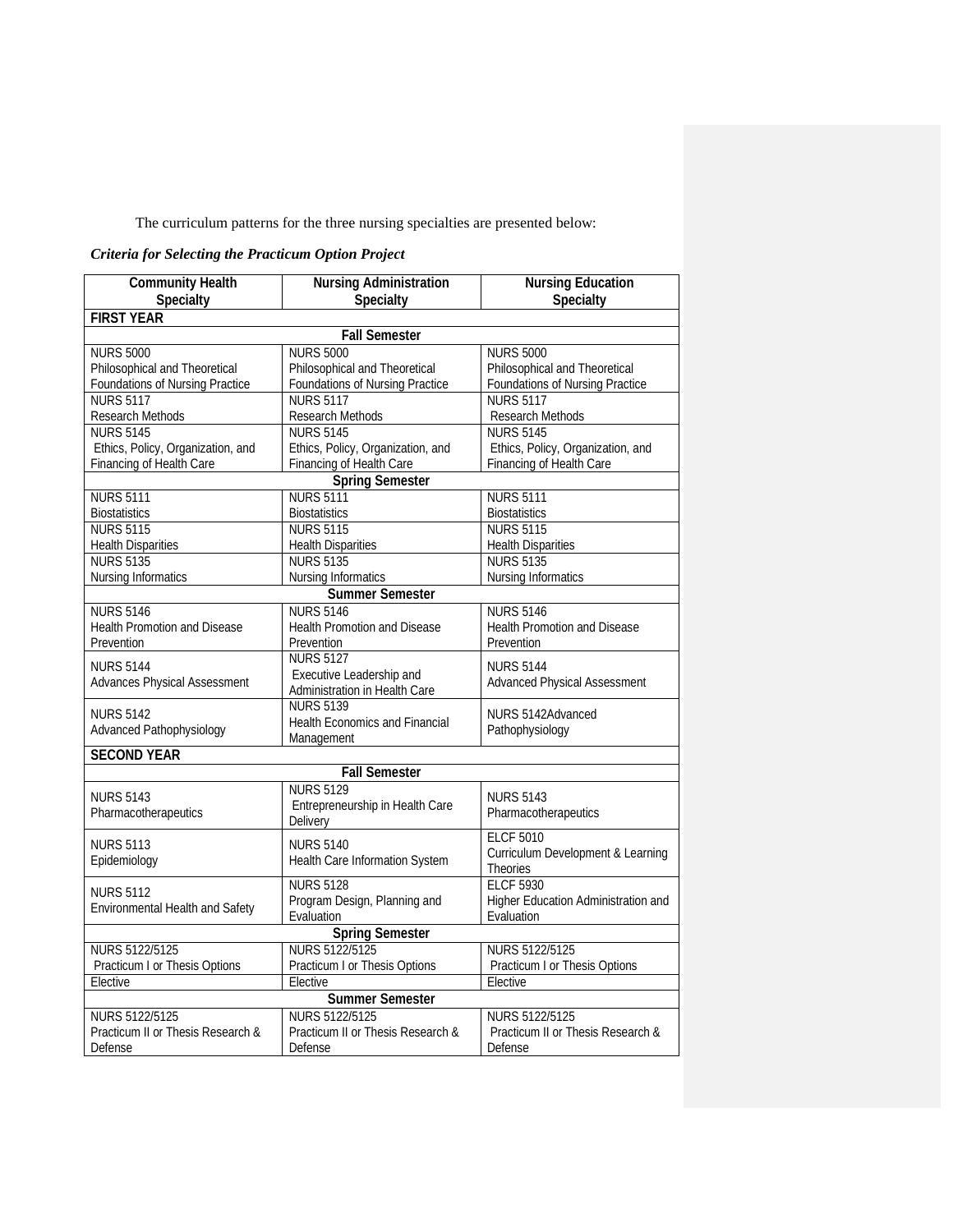The practicum will provide the students with "real world" experience in a community health, management or educational setting and students will have the opportunity to apply the skills and knowledge acquired during the practicum to formulate a capstone project. The practicum spans over two semesters, requiring a minimum of 500 hours during the NURS 5122/5123 I and II courses. Students must be in good academic standing and have completed all MSN course requirements prior to registering for NURS 5123: Field Practicum in Nursing and Capstone Project. The goal of the practicum is to enable students to acquire relevant skills in their area of specialty. At the end of the practicum experience, the students will be able to:

- 1. Integrate public nursing theory, knowledge, and skills in a practice setting;
- 2. Experience the "real world" of nursing practice organization, structure, and function, local and organizational politics, program planning, administration, and evaluation, community needs assessment, and community relationships and participation;
- 3. Develop skills and knowledge in an area of nursing interest not covered in-depth elsewhere in the students' educational plan;
- 4. Demonstrate competence in a nursing practice area;
- 5. Demonstrate leadership, teamwork, communication skills and creativity in the development of a nursing practice;
- 6. Complete and submit a paper summarizing the practicum experience in an area of nursing practice.

### Project Supervision Process and Evaluation

The Practicum Coordinator will hold a meeting once every semester to provide students with more information on how to plan for or create a field practicum opportunity, steps toward a successful field experience and journaling techniques. Planning for the field practicum will begin at least three months before its projected start date. The students will work with the faculty advisor to develop practicum objectives. The area of research or service interest will be discussed with the faculty advisor, who will approve and forward the recommendation to the Practicum Coordinator who in turn maintains a listing of agencies and organizations with which the university has placement agreements.

A month prior to registering for NURS 5123: Field Practicum in Nursing and Capstone Project, the students will be required to complete and obtain approval for the following forms:

- i. The MSN Practicum Registration Form (Appendix 1).
- ii. The Practicum Learning Agreement Form (Appendix 2).

Students will not be allowed to register for NURS 5123: Field Practicum in Nursing and Capstone Project unless these forms have been submitted and approved by the faculty advisor. Both forms will be completed and returned to the Practicum Coordinator at least three months prior to beginning the field placement.

#### *The Criteria for Selecting the Thesis Option*

For the Thesis Option, the student will use quantitative or qualitative research methods to collect empirical data to answer a research question. The decision to select a thesis option (NURS 5124- Thesis Proposal and NURS 5125-Thesis Research and Defense) is entirely that of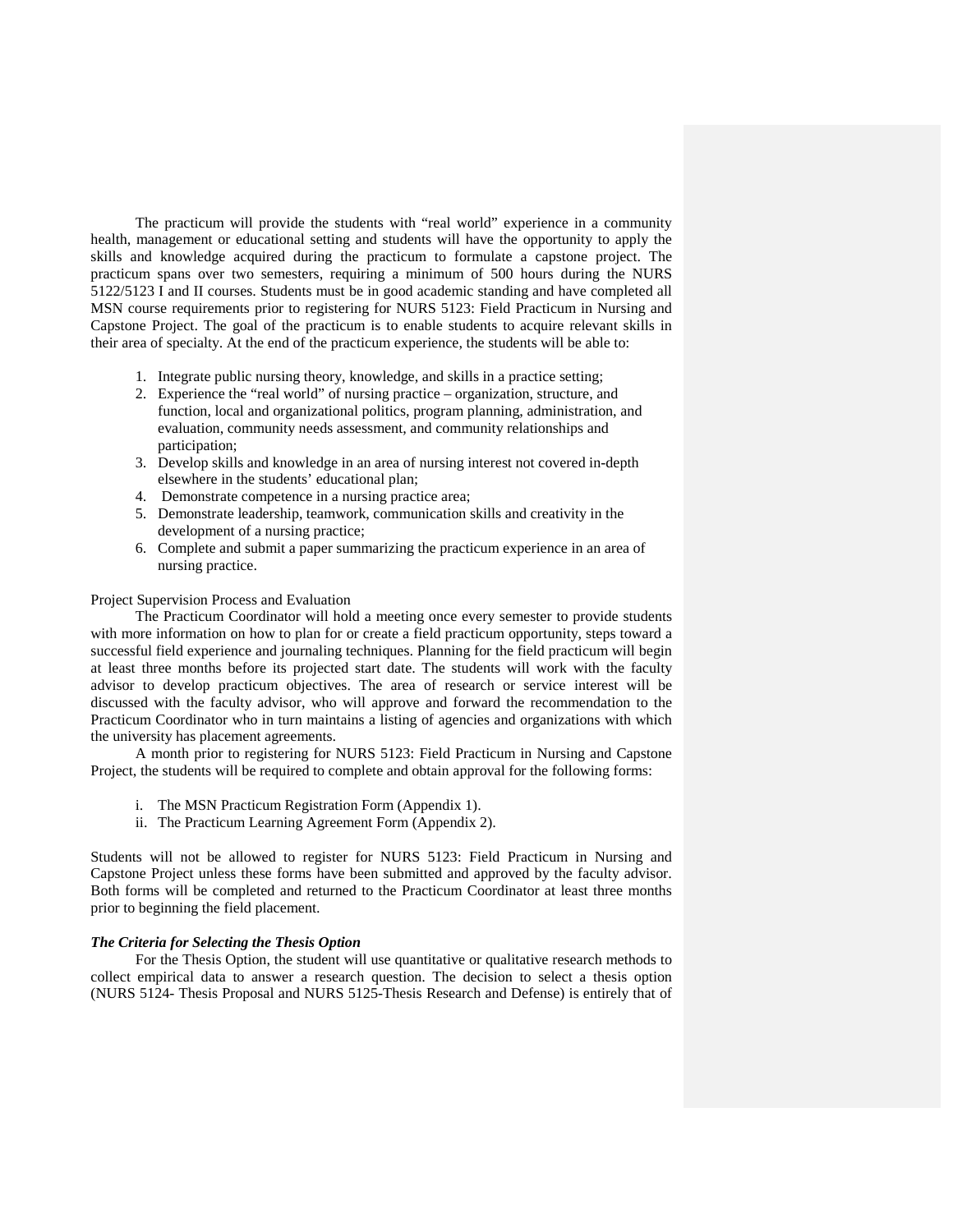the student. The student will be required to discuss this decision with an assigned faculty advisor. The process for registering for the course is the same as with the Non-Thesis or Practicum Option. A month prior to registering for NURS 5124- Thesis Proposal, the students will be required to complete the following forms:

- i. The MSN Thesis Proposal Registration Form (Appendix 3).
- ii. The Thesis Proposal Agreement Form (Appendix 4).

Students will not be allowed to register for NURS 5124- Thesis Proposal unless these forms have been submitted and approved by the department chair and faculty advisor. Both forms will be completed and returned to the department chair at least one month prior to beginning the research proposal.

After selecting a research topic, the student must obtain the approval of a faculty advisor. The topic can be identified by the student or it can be based on an ongoing project that a faculty advisor approves. The student must show evidence of approval of the Institutional Review Board (IRB) Protection of Human Subjects in Research training at the time of registering for NURS 5125- Thesis. Students will work closely with their faculty advisor and the two Thesis Committee members.

#### *Composition of the Thesis Committee*

After approval of the research topic, the student will be assigned a thesis chair by the department chairperson. The thesis chair will supervise the research project in conjunction with other faculty advisors. The topic of the research will determine the thesis chair and faculty advisors to be assigned. The research interest and expertise of the faculty will drive the decision (Refer to criteria 15-17).

The department chair, in consultation with the thesis chair, will recommend two other cognate graduate faculty members within or outside the department to form the Thesis Committee. The appointment of the thesis chair and the composition of the thesis committee must be approved by the dean of the School of Graduate and Professional Studies. Subsequently, the student will be approved to register for NURS 5124- Thesis Proposal. A copy of the NIH certificate must be submitted with the research proposal.

#### *Final Thesis Defense*

Following the submission of the thesis, the student will be required to present the research findings at a public forum arranged by the department. The Thesis Committee will determine the grade to be assigned for both NURS 5124- Thesis Proposal and NURS 5125-Thesis Research and Defense. A grade of S (satisfactory) or NS (Not satisfactory) will be assigned. Students with a NS grade will be provided an opportunity to address the concerns of the Thesis Committee members.

# **Course Offerings for Nursing (NURS)**

### **5000: PHILOSOPHICAL AND THEORETICAL FOUNDATIONS OF NURSING PRACTICE (3)**

Prerequisite: Admission to the Master's of Nursing Program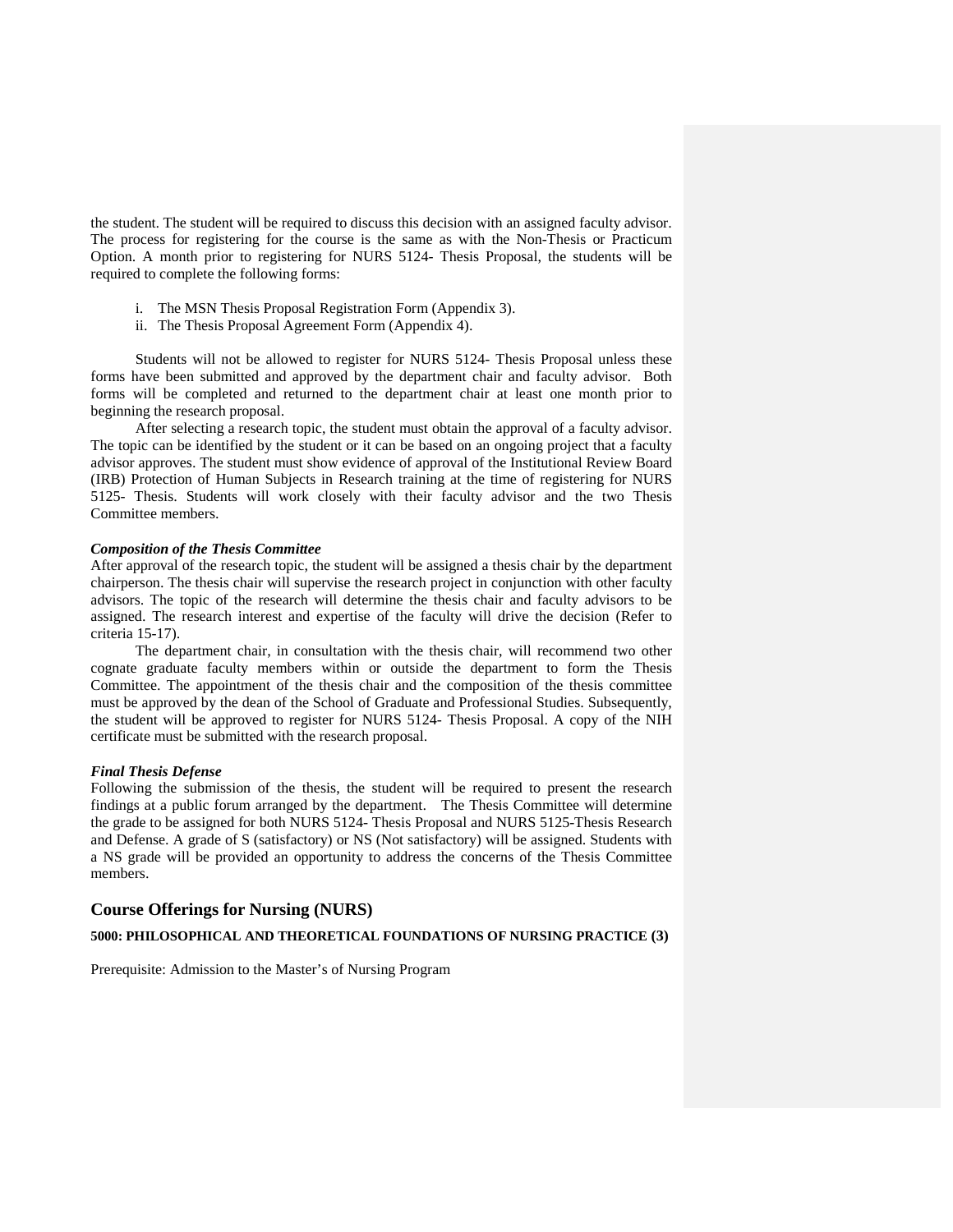This course analyzes the history and philosophy of science as a basis for knowledge and academic critique of nursing theory, research, and practice through differing philosophical and ethical perspectives.

### **5124 THESIS PROPOSAL AND RESEARCH AND DEFENSE (3)**

Prerequisites: Completion of all course work and Consent of Program Coordinator and Instructor.

Students will participate in an independent research project under the supervision of a research mentor. The project will focus on individual and community health interest and problems through literature search, defining of the problem, use of theoretical and conceptual framework, methodology for data collection, analysis, findings, discussion implications and conclusion.

## **5127 EXECUTIVE LEADERSHIP AND ADMINISTRATION IN HEALTH CARE (3)**

Prerequisites: NURS 5000, 5111, 5115, 5117, 5135, 5145

This course covers the theories and principles of leadership/management, analysis and synthesis of the relationship of leadership/management the health care delivery system, evidence-based practice, future trends, and professional education

### **5135 NURSING INFORMATICS (3)**

Prerequisite: NURS 5000, 5111, 5117 or consent of the Program Coordinator and Instructor.

This course is designed to expand theory into practice, the nature of nursing, information and communication technology. It provides the nurse the tools and skills to collect, process, manage, and communicate patient care data with a collaborative care delivery framework utilizing integrated networks. The goal is to communicate critical information to achieve health promotion, health restoration and maintenance as well as wellness of patient, family, and community.

### **5140 HEALTH CARE INFORMATION SYSTEMS (3)**

Prerequisites: NURS 5110, 5111, and 5114

This course provides information on the fundamentals of the health care information system and how data are transformed into information and then again transformed into knowledge through integrated computer systems. The goal of this course is to prepare the students to be effective collaborators with the members of the health care team who do have the specialized healthcare skills but are lacking the technical insights.

# **5141 APPLICATION OF GEOGRAPHICAL INFORMATION SYSTEMS IN HEALTH (3)**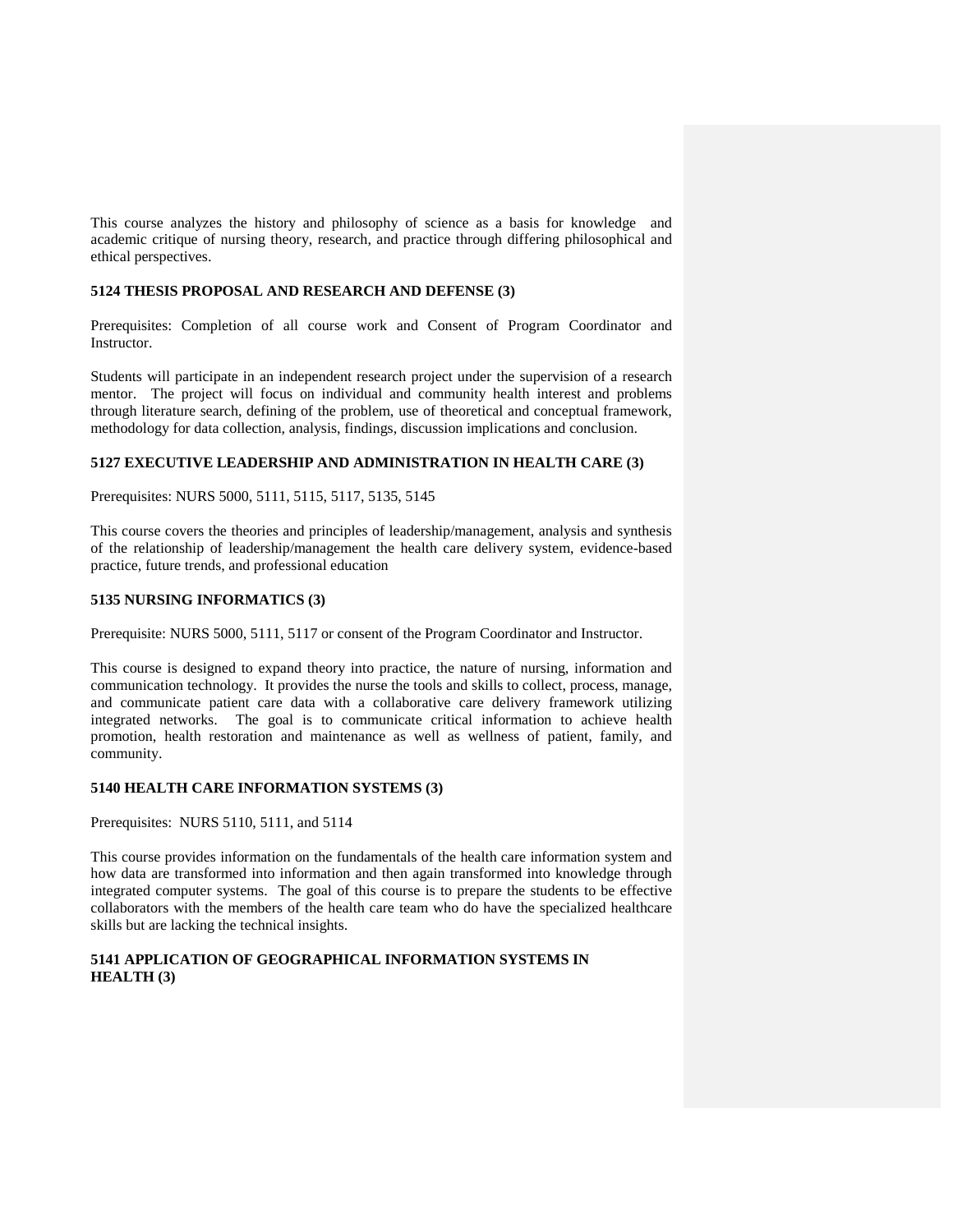#### Prerequisites: NURS 5000, 5111, 5112, and NURS 5117

This course provides information on how to integrate geographic information system design principles into the many applications areas found in the health care system. The goal of this course is to help students develop the skills needed to identify problems and develop solutions using mapping software to present findings graphically.

# **5142 ADVANCED PATHOPHYSIOLOGY (3)**

This course will examine the principles of physiologic function at all levels of organization from cell to organ systems as they affect human function. The course will use homeostasis as a model to account for regulatory and compensatory functions in health. Students will develop the necessary theoretical and empirical foundation for subsequent understanding of the diagnosis and management of human responses to disease and non disease-based etiologies.

### **5143 PHARMACOTHERAPEUTICS (3)**

Prerequisites: NURS 5000, 5111, 5113, 5115, 5117, 5135, 5142, 5145, 5146

This course covers both pharmacotherapeutics and pharmacokinetics of broad categories of pharmacologic agents. It covers principles of pharmacodynamics, pharmacokinetics, adverse drug reactions, and special population's considerations, in addition to the regulations relevant to prescriptive authority for advanced practice nurses. Consideration of current health status, ethnic/racial backgrounds, socioeconomic status, cultural/spiritual implications, gender, and changes which occur across the lifespan are addressed.

### **5144 ADVANCED PHYSICAL ASSESSMENT (3)**

Prerequisites: NURS 5000, 5142, 5143, or consent of Program Coordinator and Instructor.

The purpose of this course is to establish differential diagnoses based on logical diagnostic reasoning for health maintenance, disease prevention, and early detection. Content builds on previously acquired knowledge and skills of advanced physiology and pathophysiology, advanced pharmacology, and the domains and competencies common to the advanced practice roles. Additional Course Fee.

#### **5145 ETHICS, POLICY, ORGANIZATION, AND FINANCING OF HEALTH CARE (3)**

Prerequisites: NURS 5000, 5111, 5117, or consent of the department.

This course will cover ethical and legal issues in research and health care, quality cost effective care, design and implementation of care in a variety of health care systems, and the executive leadership role of a nurse in managing human fiscal, and physical health care resources. The course will also present how health policy is formulated, how to affect this process, and how it impacts clinical practice and health care delivery.

†**NURS 5146: Health Promotion and Disease Prevention Comment [KA1]:** No curriculum paperwork

available for these courses.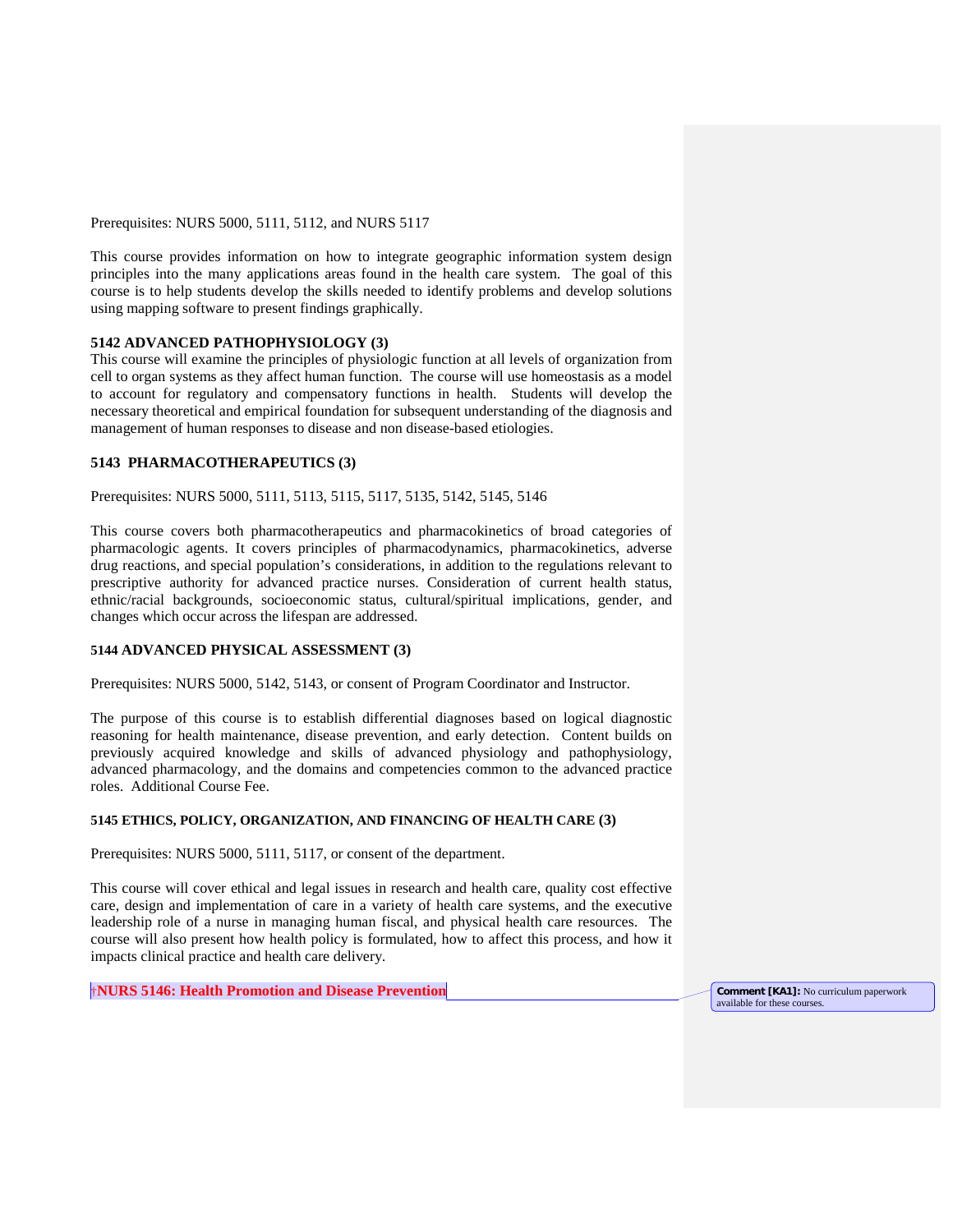This course emphasizes the promotion of health, prevention of illness and identification of environmental factors that impact health status, promotion of healthy lifestyle, self care, and holism, risk reduction, maximizing quality of life and maintenance of function across the healthillness continuum with clients: the individual, family, or community.

## †**NURS 5147: Executive Leadership and Administration in Health Care**

This course covers the theories and principles of leadership/management; analysis and synthesis of the relationship of leadership/management to the health care delivery system, evidence-based practice, future trends and professional education.

#### †**NURS 5122 & 5123: Field Practicum in Community Health Nursing I and II**

The practicum course provides an integral part of professional education that complements and supports the learning process in the classroom. The experience provides the student with opportunities to apply knowledge and skills learned in the classroom to a variety of fieldwork situations and to test new approaches and techniques in solving problems. The practicum is a meaningful learning experience that contributes positively to the student's professional development and nursing practice. A faculty member will coordinate the fieldwork experience in collaboration with the site preceptors. A minimum of 500 hours is required.

#### †**NURS 5124 & 5125: Thesis Proposal and Research and Defense**

This course allows the students to participate in an independent research project under the supervision of a research mentor. The project will focus on individual and community health interests and problems through application of literature search, definition of the problem, use of theoretical and conceptual framework, methodology for data collection, analysis, findings, discussion implications and conclusion.

#### **NURS/PUBH 5110: Fundamentals of Public Health Practice**

This course provides an overview of the historical perspectives, content, scope, processes and progress of public health practice in the United States over the past 150 years in relation to current and future health needs. The core functions of public health, intervention programs and services, unique features of public health, levels of prevention and the roles of governments (local, state, federal) in public health practice are explored.

#### **NURS/PUBH 5111: Biostatistics and Computer Applications**

This course covers both parametric and non-parametric statistics; t-test for independent means and t-test for non-independent means, the use of Chi-Square statistics tests, regression statistics, the analysis of variance (ANOVA), and the use of the arithmetic and geometric prediction involving population data. Epi-info and SPSS software will be used to analyze relatively large population data.

#### **NURS/PUBH 5112: Environmental Health and Safety**

This course covers the relationship between environmental exposures and diseases. Air pollution control, water pollution control, occupational health and safety, food safety, hazardous and solid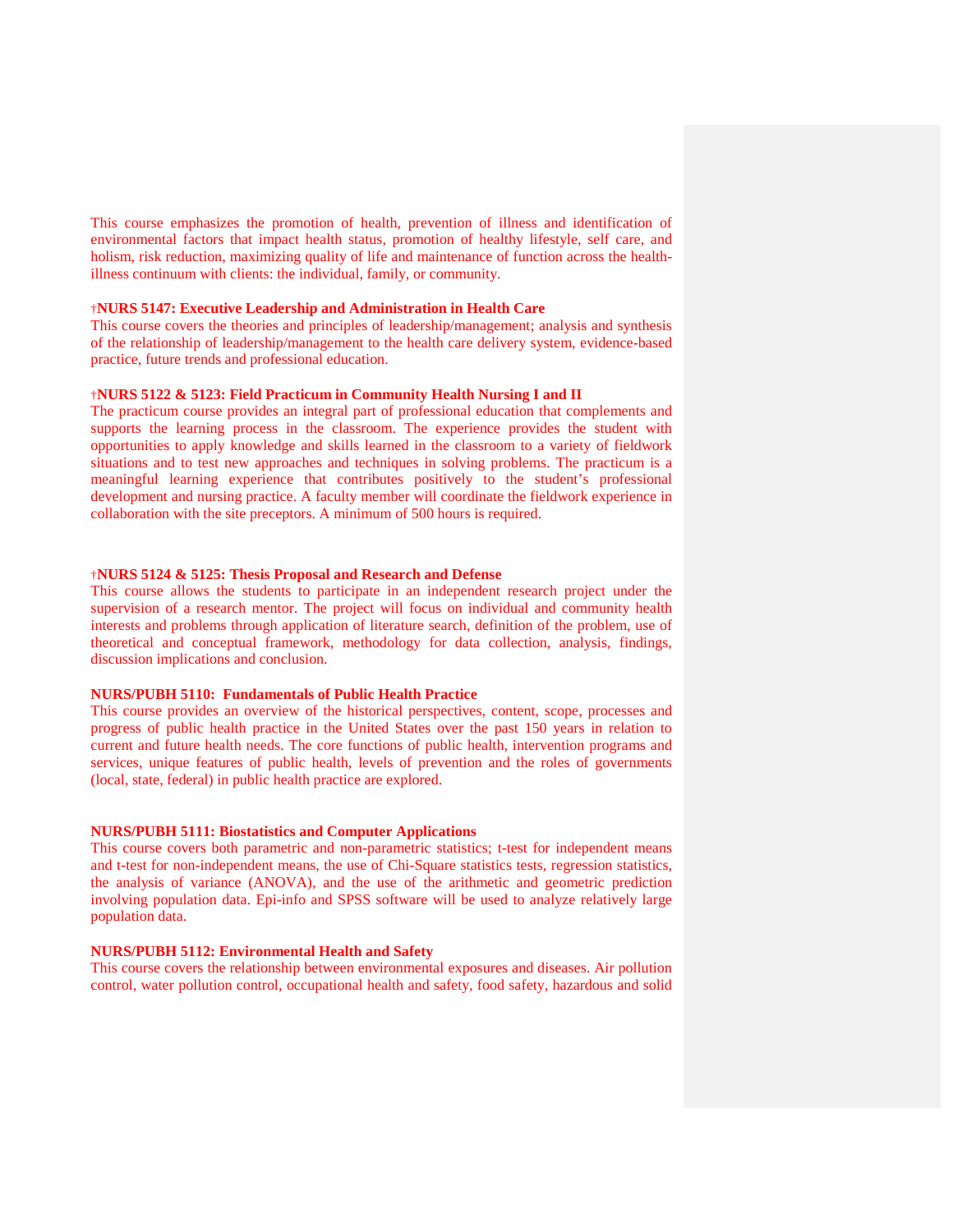waste management issues are discussed. The role of regulatory agencies, individuals and community groups in the management of environmental hazards and toxins is explored.

#### **NURS/PUBH 5113: Epidemiology**

This course focuses on the principles and methods of epidemiology. Students are exposed to techniques for interpreting epidemiological data and the approaches used for infectious and noninfectious diseases. Attention is given to the applications of quantitative analysis of genomic epidemiological data, clinical data and the prediction of demographic data and methods for the evaluation of health services.

### **NURS/PUBH 5114: Principles of Health and Policy Management**

The course examines marketing as a management tool by the application of marketing concepts to health care: the marketing process, marketing resources and strategies for accomplishing marketing objectives, health care personnel policies and programs, human resources requirements, recruitment, development, performance appraisal, salary and wage administration, and management/labor relations in the health industry.

### **NURS/PUBH 5115: Behavioral, Social and Cultural Aspects of Health Disparities**

This course examines the behavioral, cultural and social contexts of health disparities, their consequences, and implications for the health of minority populations. It discusses the history of health disparities, inequity in health care; and the role of cultural competence and government efforts at reducing health disparities.

# **NURS/PUBH 5116: Community Health Risk Assessment**

This course is an advanced study which will explore the principles and practice of conducting community-based assessment of risk factors for poor health and health outcomes. It includes the discussion of individual, group, and contextual factors that contribute to poor health and outcomes and how to measure them. Collaboration among local and state public health departments, voluntary health agencies, and other community organizations is emphasized.

# **NURS/PUBH 5117: Research Methods**

This course covers the principles and strategies of scientific research in the health professions; fundamentals of defining a research problem, designing a study, measuring variables, selecting a sample, and analyzing data. Emphasis is placed on developing skills needed for analyzing research and assessment of health behaviors, and the selection of health problems and the design of research proposals for individual student research projects.

# **NURS/PUBH 5118: Health Education and Community Advocacy**

This interdisciplinary course introduces the students to the ways behavioral change theories can be applied and translated into specific community health education advocacy and policy-level interventions. Readings and discussions center on the development of theory-based strategies with emphasis on issues of control, participation, efficacy and empowerment. Principles of citizen participation, empowerment, coalition and partnership effectiveness as well as social marketing strategies are emphasized.

#### **NURS/PUBH 5119: Health Issues in Minority Populations**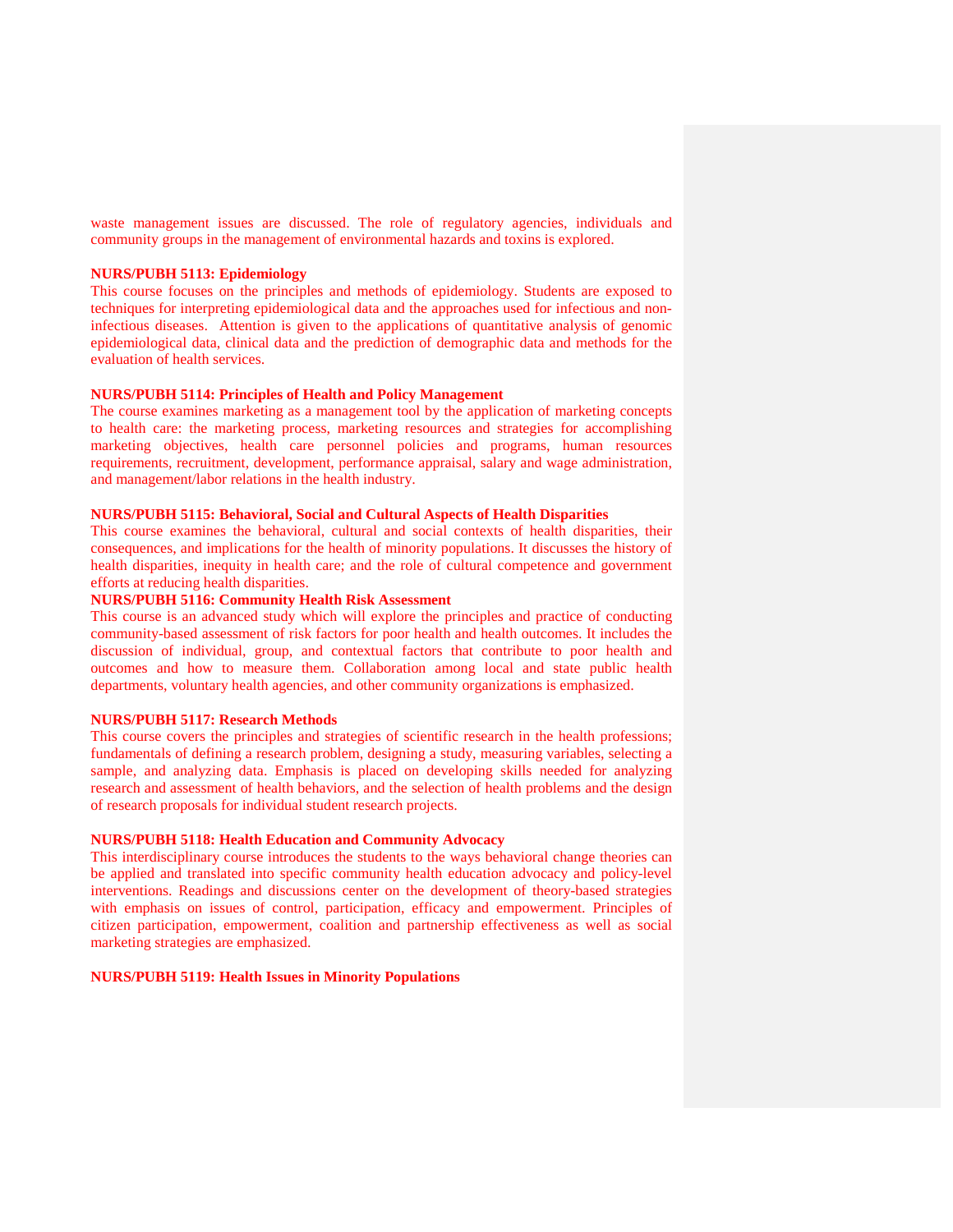This course examines the patho-physiological differences among racial and ethnic minority populations in the United States with an emphasis on the diseases and illnesses in which racial and ethnic minorities have the highest morbidity and mortality burden. It discusses individual and community practices that contribute to the higher burden of disease, and community-based approaches to reduce the burden.

### **NURS/PUBH 5120: Principles, Theories and Practice in Behavioral Change**

This course provides the fundamental concepts in social science theories and perspectives that comprise the foundation of health education theory and behavior change. It provides competencies for developing a conceptual framework for understanding, predicting, and facilitating behavior change. Students will develop a proposal to implement, and evaluate a behavior intervention.

# **NURS/PUBH 5121: Health Services and Programming in Minority Populations**

This course examines the research on the unique needs and challenges in developing health promotion and education programs for minority populations. Students will analyze the effectiveness of services and programs as a means to design culturally and linguistically appropriate programming.

# **NURS/PUBH 5127: Management of Health Care Organization**

This course explores organizational structures, roles and service delivery of healthcare organizations such as for-profits, non-profits (community based organizations), hospitals, long term facilities, nursing homes, home health agencies and the public sector (public insurance, government public health sectors). Students will also learn enhanced leadership skills and problem solving techniques needed for successful management of diverse healthcare settings and organizations.

### **NURS/PUBH 5128: Program Design, Planning, and Evaluation**

This course provides the theoretical foundations of program planning and evaluation (including needs assessment, program monitoring, and outcome evaluation), and their applications in public health. Students will design a program plan comprising goals, objectives, implementation, and evaluation.

### **NURS/PUBH 5129: Entrepreneurship in Healthcare Delivery**

This course evaluates opportunities and threats to entrepreneurial endeavors in the health care industry. It explores strategies and designs for health care business development, marketing and financing.

# **NURS/PUBH 5131: Health Economics and Financial Management**

This course presents economic analysis and the use of managerial economics to study the health care system: demand for medical services; role of health insurance; productivity and cost measurement; labor markets and competition; principles, models and practical methods for the economic evaluation of health care services, the finance of health care and recent developments in financial management of health care organizations; applications of financial management techniques to specific problems facing health care managers, budgeting, cost behavior and